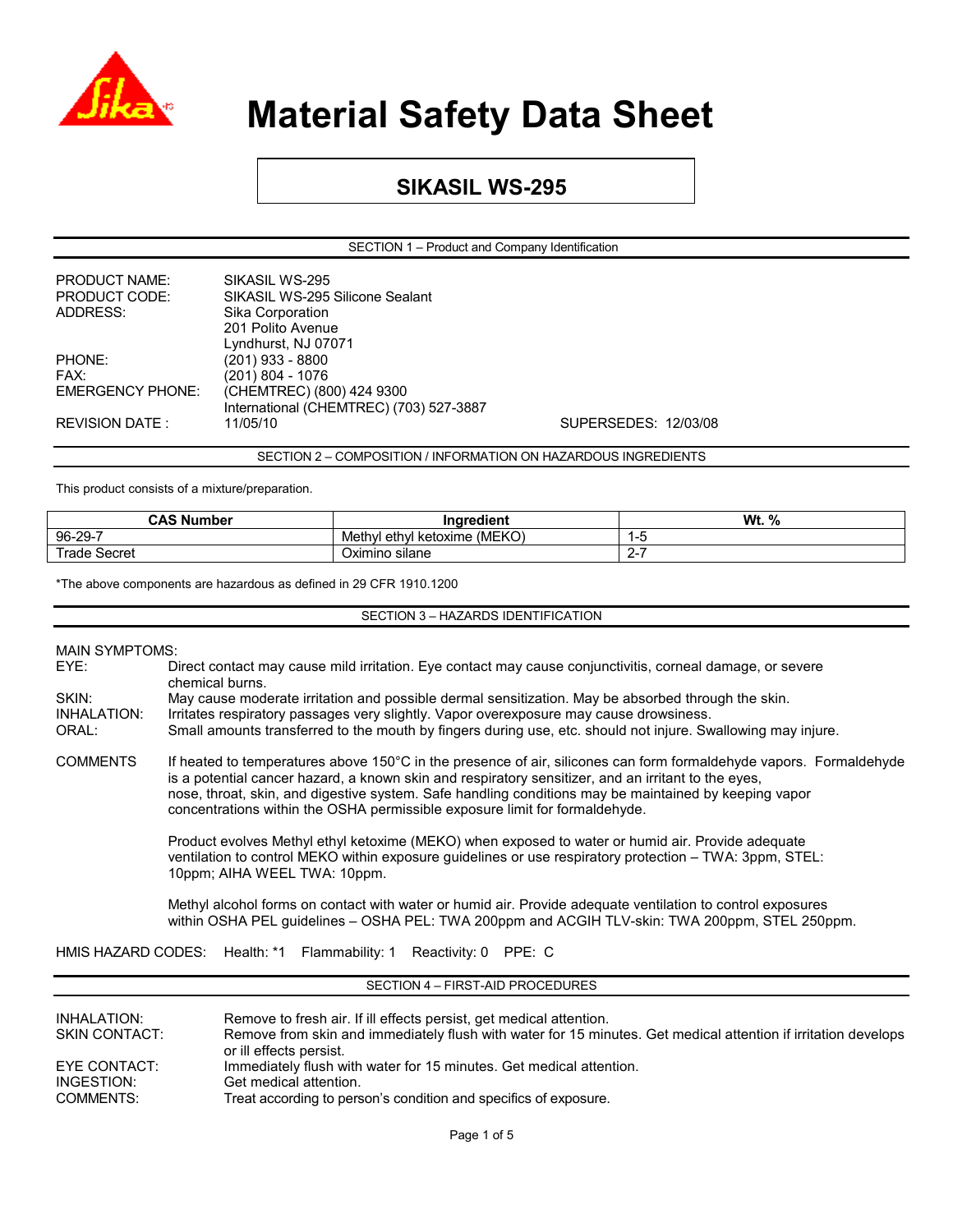

### **SIKASIL WS-295**

| SECTION 5 - FIRE-FIGHTING MEASURES                                                                                                                                                                                                                                                                                                                                                                                                                                                                                                                                                    |                                                                                                                                                   |                                                                                                                                                                                                                                                                                                                          |  |  |  |
|---------------------------------------------------------------------------------------------------------------------------------------------------------------------------------------------------------------------------------------------------------------------------------------------------------------------------------------------------------------------------------------------------------------------------------------------------------------------------------------------------------------------------------------------------------------------------------------|---------------------------------------------------------------------------------------------------------------------------------------------------|--------------------------------------------------------------------------------------------------------------------------------------------------------------------------------------------------------------------------------------------------------------------------------------------------------------------------|--|--|--|
| SUITABLE EXTINGUISHING MEDIA:                                                                                                                                                                                                                                                                                                                                                                                                                                                                                                                                                         |                                                                                                                                                   | On large fires, use dry chemical, foam or water spray. On small fires, use carbon dioxide                                                                                                                                                                                                                                |  |  |  |
| FIRE-FIGHTING PROCEDURES:                                                                                                                                                                                                                                                                                                                                                                                                                                                                                                                                                             |                                                                                                                                                   | (CO <sub>2</sub> ), dry chemical or water spray. Water can be used to cool fire exposed containers.<br>Self-contained breathing apparatus and protective clothing should be worn in fighting fires<br>involving chemicals. Determine the need to evacuate or isolate the area according to your<br>local emergency plan. |  |  |  |
| FLASH POINT (CLOSED CUP):<br>HAZARDOUS DECOMPOSITION                                                                                                                                                                                                                                                                                                                                                                                                                                                                                                                                  |                                                                                                                                                   | Greater than 212F (100C)                                                                                                                                                                                                                                                                                                 |  |  |  |
| <b>PRODUCTS:</b>                                                                                                                                                                                                                                                                                                                                                                                                                                                                                                                                                                      |                                                                                                                                                   | Thermal breakdown of this product during fire or very high heat conditions may evolve the<br>following hazardous decomposition products: metal oxides, silicone dioxide, carbon oxides<br>and traces of incompletely burned carbon compounds, nitrogen oxides and formaldehyde.                                          |  |  |  |
|                                                                                                                                                                                                                                                                                                                                                                                                                                                                                                                                                                                       |                                                                                                                                                   | SECTION 6 - ACCIDENTAL RELEASE MEASURES                                                                                                                                                                                                                                                                                  |  |  |  |
| PERSONAL PRECAUTIONS:<br>Observe all personal protective equipment recommendations described in Sections 5 and 8.<br>Disposal of collected product, residues, and cleanup materials may be<br><b>ENVIRONMENTAL PRECAUTIONS:</b><br>governmentally regulated. Observe all applicable local, state and Federal waste<br>management regulations.<br>Wipe up or scrape up and contain for salvage or disposal. Final cleaning may require use of<br><b>METHODS FOR CLEANING UP:</b><br>steam, solvents, or detergents. See applicable regulatory compliance information in Section<br>15. |                                                                                                                                                   |                                                                                                                                                                                                                                                                                                                          |  |  |  |
|                                                                                                                                                                                                                                                                                                                                                                                                                                                                                                                                                                                       |                                                                                                                                                   | SECTION 7 - HANDLING AND STORAGE                                                                                                                                                                                                                                                                                         |  |  |  |
| Use with adequate ventilation. Product evolves Methyl ethyl ketoxime (MEKO) and methanol when exposed<br><b>HANDLING:</b><br>to water or humid air. Provide adequate ventilation to control MEKO within exposure guidelines as described<br>in Section 3.<br>STORAGE:<br>Keep container closed and store away from water or moisture or oxidizing materials.                                                                                                                                                                                                                          |                                                                                                                                                   |                                                                                                                                                                                                                                                                                                                          |  |  |  |
| SECTION 8 - EXPOSURE CONTROL AND PERSONAL PROTECTION                                                                                                                                                                                                                                                                                                                                                                                                                                                                                                                                  |                                                                                                                                                   |                                                                                                                                                                                                                                                                                                                          |  |  |  |
| <b>ENGINEERING CONTROLS:</b><br><b>LOCAL EXHAUST:</b><br><b>GENERAL VENTILATION:</b>                                                                                                                                                                                                                                                                                                                                                                                                                                                                                                  |                                                                                                                                                   | Recommended<br>Recommended                                                                                                                                                                                                                                                                                               |  |  |  |
| PERSONAL PROTECTIVE EQUIPMENT:<br><b>EYE PROTECTION:</b>                                                                                                                                                                                                                                                                                                                                                                                                                                                                                                                              |                                                                                                                                                   | Avoid eye contact. Use proper protection, safety glasses as a minimum.                                                                                                                                                                                                                                                   |  |  |  |
| SKIN AND BODY PROTECTION:                                                                                                                                                                                                                                                                                                                                                                                                                                                                                                                                                             |                                                                                                                                                   | Wash at mealtimes and end of shift. If skin contact occurs, change contaminated clothing<br>as soon as possible and thoroughly flush affected areas with cool water. Chemical                                                                                                                                            |  |  |  |
| RESPIRATORY PROTECTION:                                                                                                                                                                                                                                                                                                                                                                                                                                                                                                                                                               |                                                                                                                                                   | protective gloves are recommended.<br>Use respiratory protection unless adequate local exhaust ventilation is provided or air                                                                                                                                                                                            |  |  |  |
| <b>HYGIENE MEASURES (INGESTION):</b>                                                                                                                                                                                                                                                                                                                                                                                                                                                                                                                                                  |                                                                                                                                                   | sampling data show exposures are within recommended exposure guidelines<br>Wash hands after handling and before eating. Do not eat, drink, or smoke when handling<br>product.                                                                                                                                            |  |  |  |
|                                                                                                                                                                                                                                                                                                                                                                                                                                                                                                                                                                                       |                                                                                                                                                   | Precautionary measures: Avoid eye contact. Avoid skin contact. Avoid breathing vapor. Keep container closed. Do not take internally.                                                                                                                                                                                     |  |  |  |
| Note:                                                                                                                                                                                                                                                                                                                                                                                                                                                                                                                                                                                 | These precautions are for room temperature handling. Use at elevated temperatures or aerosol spray<br>applications may require added precautions. |                                                                                                                                                                                                                                                                                                                          |  |  |  |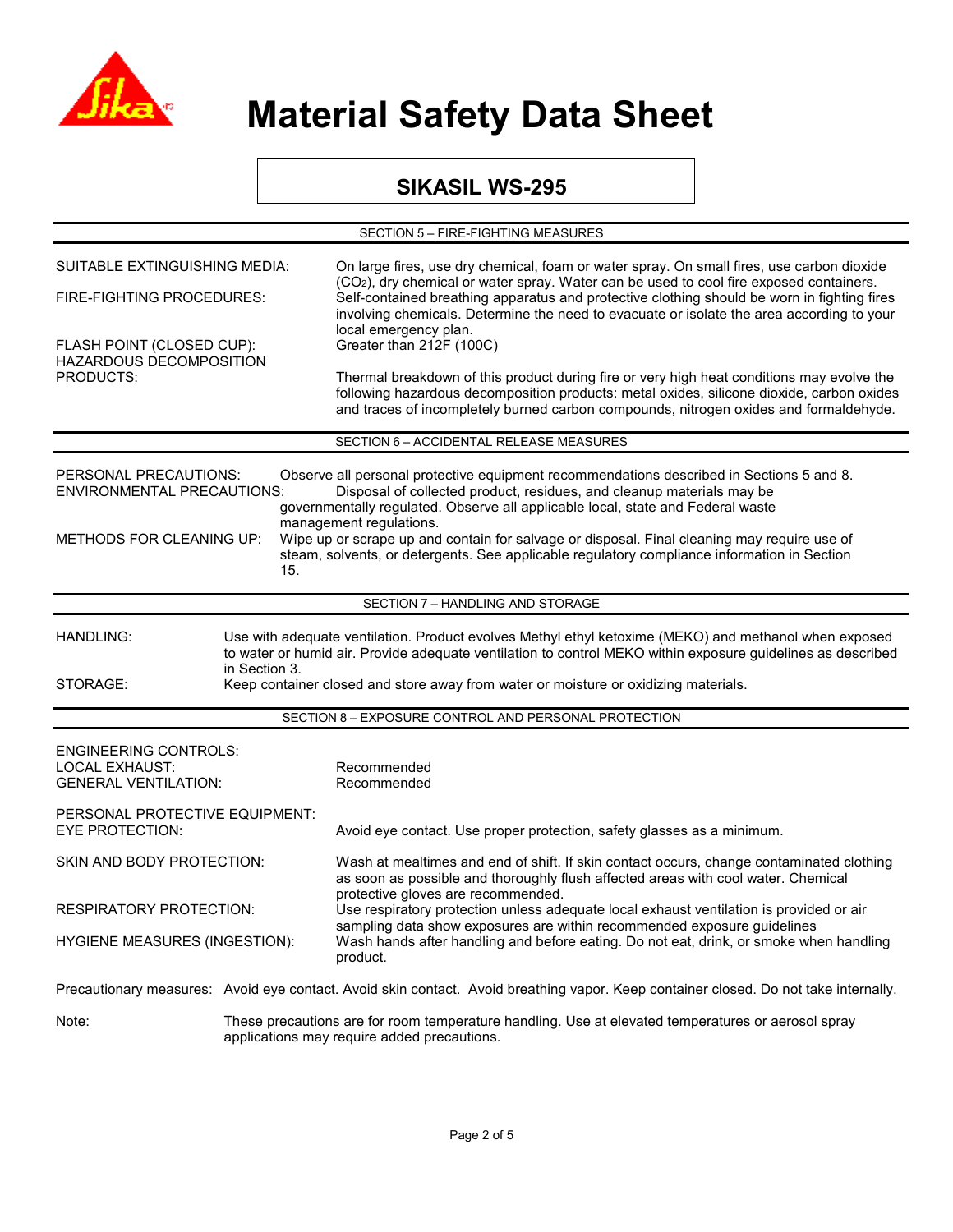

### **SIKASIL WS-295**

SECTION 9 – PHYSICAL AND CHEMICAL PROPERTIES

| PHYSICAL FORM:<br>COLOR:<br>ODOR:<br><b>FLASHPOINT:</b><br><b>EXPLOSION PROPERTIES:</b><br>VAPOR PRESSURE (AT 100°F):<br><b>VAPOR DENSITY:</b><br>DENSITY:<br>SOLUBILITY IN WATER (%):<br>SPECIFIC GRAVITY (AT 77°F/25°C):<br>% VOLATILE BY VOLUME:<br>VOLATILE ORGANIC CONTENT (VOC):<br>NOTE:                                                                                                                                                                                                                                                                                                                                                                                                                                                                                                                            |  | Solid (Paste)<br>Translucent<br>Oxime<br>>212F (100C)<br>Not Determined<br>Not Applicable<br>Not Applicable<br>9.5 lbs/gal<br>Less than 0.1<br>1.14<br>Less than 3%                               | 2.25% by weight; 25 g/L (0.21 lbs/gal) | The above information is not intended for use in preparing product specifications. |  |
|----------------------------------------------------------------------------------------------------------------------------------------------------------------------------------------------------------------------------------------------------------------------------------------------------------------------------------------------------------------------------------------------------------------------------------------------------------------------------------------------------------------------------------------------------------------------------------------------------------------------------------------------------------------------------------------------------------------------------------------------------------------------------------------------------------------------------|--|---------------------------------------------------------------------------------------------------------------------------------------------------------------------------------------------------|----------------------------------------|------------------------------------------------------------------------------------|--|
|                                                                                                                                                                                                                                                                                                                                                                                                                                                                                                                                                                                                                                                                                                                                                                                                                            |  |                                                                                                                                                                                                   | SECTION 10 - STABILITY AND REACTIVITY  |                                                                                    |  |
| <b>CHEMICAL STABILITY:</b><br>HAZARDOUS POLYMERIZATION:<br>CONDITIONS TO AVOID:<br><b>MATERIALS TO AVOID:</b><br>HAZARDOUS DECOMPOSITION<br><b>PRODUCTS:</b>                                                                                                                                                                                                                                                                                                                                                                                                                                                                                                                                                                                                                                                               |  | Stable<br>Hazardous polymerization will not occur.<br>Store away from water or moisture.<br>Oxidizing material can cause a reaction.<br>Thermal decomposition products as described in Section 5. |                                        |                                                                                    |  |
|                                                                                                                                                                                                                                                                                                                                                                                                                                                                                                                                                                                                                                                                                                                                                                                                                            |  |                                                                                                                                                                                                   | SECTION 11 - TOXICOLOGICAL INFORMATION |                                                                                    |  |
| <b>CHRONIC TOXICITY:</b><br>SKIN:<br>Product contains oximes, possible skin sensitizers. Product also contains small quantities of methanol, which<br>is a tissue irritant that may be absorbed through the skin and produce systemic toxic effects.<br>Vapor overexposure may cause drowsiness, injure blood, liver and may irritate eyes, nose and throat.<br><b>INHALATION:</b><br>Small amounts transferred to the mouth by fingers during use, etc., should not injure. Swallowing large<br>ORAL:<br>amounts may injure slightly.<br>Note that chronic exposure to methanol (skin, inhalation, or oral) may damage the central nervous system,<br>optic nerve, kidneys, and liver, impair vision, and cause respiratory failure.<br><b>SPECIFIC EFFECTS:</b><br>Methanol overexposure may cause reproductive effects. |  |                                                                                                                                                                                                   |                                        |                                                                                    |  |
|                                                                                                                                                                                                                                                                                                                                                                                                                                                                                                                                                                                                                                                                                                                                                                                                                            |  |                                                                                                                                                                                                   | SECTION 12 - ECOLOGICAL INFORMATION    |                                                                                    |  |
| Complete information is not yet available.                                                                                                                                                                                                                                                                                                                                                                                                                                                                                                                                                                                                                                                                                                                                                                                 |  |                                                                                                                                                                                                   |                                        |                                                                                    |  |
| Hazard Parameters (LC50 or EC50)<br>Acute Aquatic Toxicity (mg/l)                                                                                                                                                                                                                                                                                                                                                                                                                                                                                                                                                                                                                                                                                                                                                          |  | High<br>$\leq$ =1                                                                                                                                                                                 | Medium<br>$>1$ and $<=100$             | Low<br>>100                                                                        |  |

| roato rigadio romony (mg/r)                                                                            |              |                 | .     |  |  |
|--------------------------------------------------------------------------------------------------------|--------------|-----------------|-------|--|--|
| Acute Terrestrial Toxicity                                                                             | $\leq$ = 100 | >100 and <=2000 | >2000 |  |  |
| *This table is adapted from "Environmental Toxicology and Risk Assessment", ASTM STP 1179, p.34, 1993. |              |                 |       |  |  |

This table can be used to classify the ecotoxicity of this product when data becomes available. Please read the other information presented in the section concerning the overall ecological safety of this material.

#### SECTION 13 – DISPOSAL INFORMATION

PRODUCT DISPOSAL: RCRA Hazard Class (40 CFR 261)

 When a decision is made to discard this material, as received, is it classified as a hazardous waste? NO. State or local laws may impose additional regulatory requirements regarding disposal.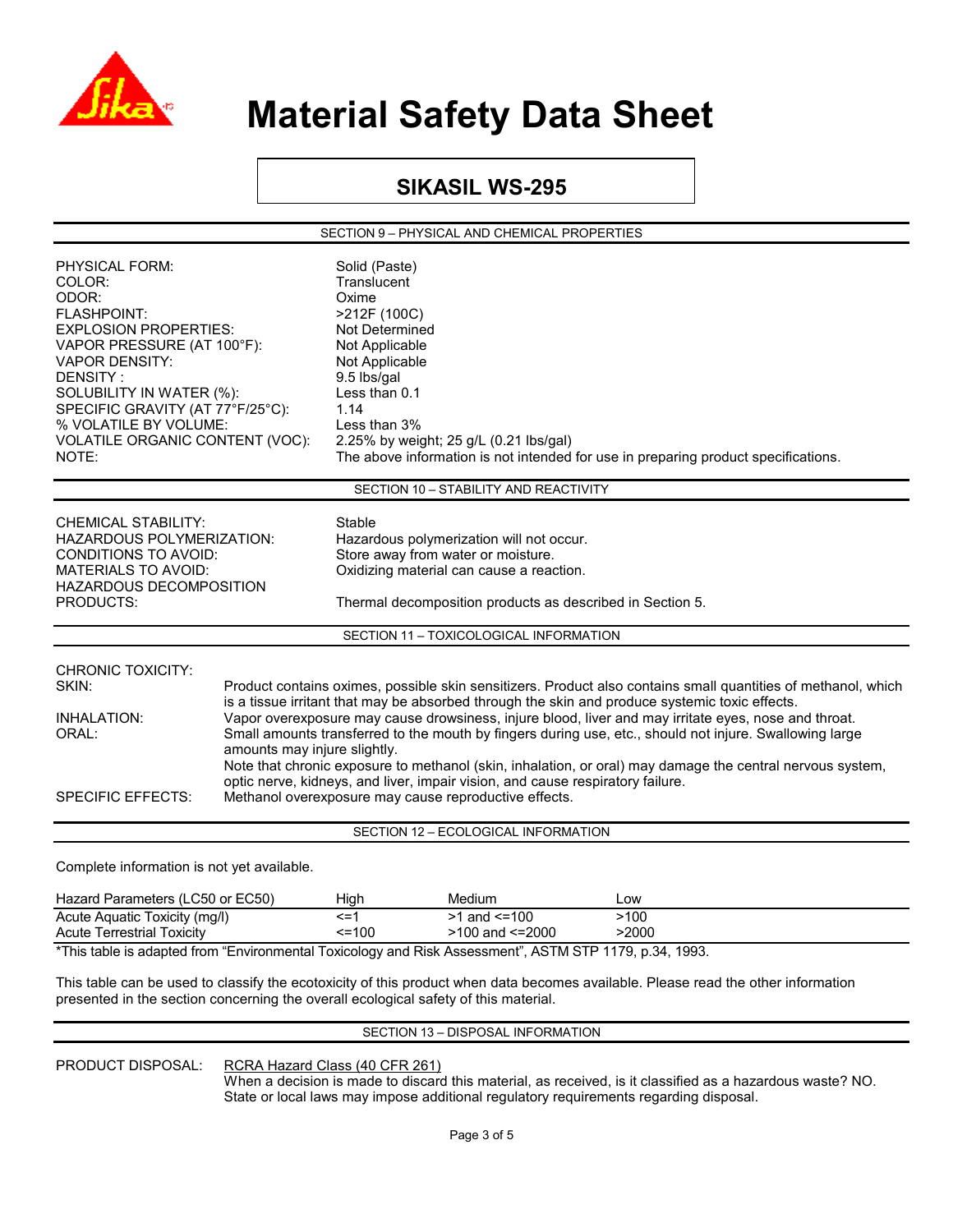

### **SIKASIL WS-295**

SECTION 14 – TRANSPORT INFORMATION

DOT Information (49CFR 172.101) PROPER SHIPPING NAME: Not Applicable HAZARD CLASS: Not Applicable UN / NA NUMBER: None PACKING GROUP: Not Applicable

SECTION 15 – REGULATORY INFORMATION

#### **Contents of this MSDS comply with the OSHA Hazard Communication Standard 29 CFR 1910.1200.**

#### **US FEDERAL REGULATIONS:**

TSCA Status: All chemical substances found in this product comply with the Toxic Substances Control Act inventory reporting requirements.

EPA SARA Title III Chemical Listings:

Section 302 Extremely Hazardous Substances / Section 304 CERCLA Hazardous Substances: None

Section 312 Hazard Class:

Acute: Yes Chronic: Yes Fire: No Pressure: No Reactive: No

#### **Section 313**

This product contains the following toxic chemicals subject to the reporting requirements of Section 313 of the Emergency Planning and Community Right to Know Act:

No chemicals found in this product exceed their individual weight percent thresholds applicable to SARA Section 313 and therefore no chemical in this product is subject to Section 313 reporting.

#### **US STATE REGULATIONS:**

#### **This product does comply with the California Air Resources Board maximum for VOC's in a sealant.**

States within the US that have promulgated State Right-to-Know regulations with chemical listing requirements including the chemicals in this product are provided below.

| Chemical                               | CAS No.                 | <b>States</b>                                                                                           |
|----------------------------------------|-------------------------|---------------------------------------------------------------------------------------------------------|
| Dimethyl siloxane<br>Calcium Carbonate | 70131-67-8<br>1317-65-3 | New Jersey, New York, Massachusetts, Pennsylvania<br>Massachusetts, Minnesota, Pennsylvania, Washington |
| Silica, amorphous                      | 7631-86-9               | Massachusetts, Pennsylvania                                                                             |
| <b>Trade Secret</b>                    | 2944800-5578            |                                                                                                         |
| Trade Secret                           | 2944800-5580            |                                                                                                         |